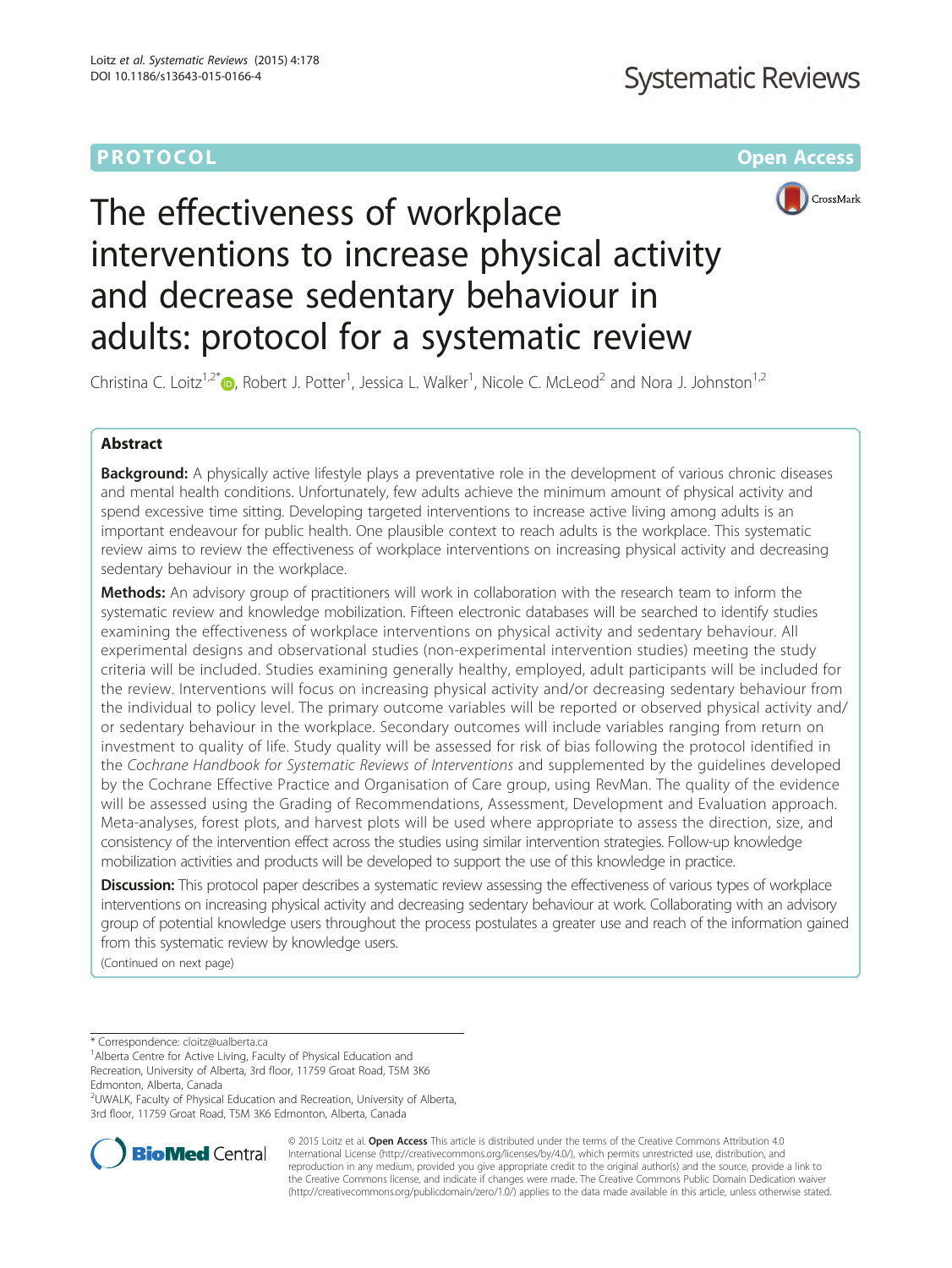#### (Continued from previous page)

Systematic review registration: PROSPERO [CRD42015019398](http://www.crd.york.ac.uk/PROSPERO)

Keywords: Physical activity, Sedentary behaviour, Adults, Workplace, Occupational, Systematic review, Knowledge mobilization

#### Background

Physical inactivity and excessive sedentary behaviour are two current global public health concerns [[1\]](#page-6-0). Being physically active plays a preventative role in developing cardiovascular disease, type 2 diabetes, obesity, and some forms of cancer [\[2\]](#page-6-0). For adults, being physically inactive refers to not achieving the physical activity guidelines of 150 minutes of moderate-tovigorous physical activity per week [[3](#page-6-0)]. Researchers have identified sedentary behaviour as an additional and distinct negative health behaviour, which is different from physical inactivity [[1, 4\]](#page-6-0). Being sedentary refers to spending excessive time sitting or in a reclined posture while participating in activities with an energy expenditure ≤1.5 metabolic equivalents during wake time [\[5](#page-7-0)]. Currently, public health guidelines for sedentary behaviour exist for Canadian children, youth, and the early years (0 to 4 years) [[6, 7](#page-7-0)]. A recent consensus statement has been published to provide employers sedentary behaviour guidelines for desk-based employees in the UK [[8\]](#page-7-0). These guidelines suggest employees engage in 2 hours of daily standing or light physical activity at work which would progressively increase to 4 hours per day [\[8\]](#page-7-0). Surveillance studies have found that on average, people spend more than one half of their waking day in sedentary activities [[9](#page-7-0)]. Studies have reported a positive relationship between sedentary behaviour and all-cause mortality, cardiovascular disease, cancer (breast, colon, colorectal, endometrial, and epithelial ovarian), and type 2 diabetes in adults [[10\]](#page-7-0). Engaging in excessive sedentary behaviour time is detrimental even to those who meet current physical activity guidelines of 150 min of moderate-to-vigorous intensity physical activity per week [[10](#page-7-0), [11\]](#page-7-0). A recent meta-analysis supported the distinction between physical inactivity and sedentary behaviour as associated with various chronic diseases and mortality; however, adverse outcome effects associated with sedentary time generally decreased in magnitude among persons who participated in higher levels of physical activity compared with lower levels [[10\]](#page-7-0).

Data from the Canadian Fitness Lifestyle Research Institute reported that 38 % of adults had heard of the Canadian Physical Activity Guidelines (CPAG), while only 8 % of these respondents were able to correctly identify the guidelines [\[12](#page-7-0)]. Adults are a difficult population to reach for public health messages and

interventions, as numerous factors compete for their attention. Strategic methods are required to influence hard to reach populations and observe population-level health improvements associated with the widespread adoption of evidence-based strategies [\[13](#page-7-0)]. A strategic method is to approach adults through the workplace. The broad reach of workplaces makes this setting an ideal location to influence adults with a range of physical activity and sedentary behaviour experiences and habits [\[14](#page-7-0)]. More specifically, targeting adults with sedentary jobs, such as office workers, may improve physical activity participation and reduce sedentary behaviour time at a population level [[14\]](#page-7-0). Workplace interventions can take many forms including participation in competitions and challenges, education and counselling, shifting cultures and norms, and modifying workstations and the physical environment [[15\]](#page-7-0). The degree of success, level of practicality, influence on productivity, and cost-effectiveness of physical activity and sedentary behaviour interventions are critical to occupational health practitioners in the development and implementation stage of an intervention. Additionally, knowledge of secondary outcomes associated with physical activity and sedentary behaviour workplace interventions are necessary for many practitioners to persuade upper management of the benefits to the employee and overall workplace.

Practitioners are looking for evidence-based programmes and policies built on the best available scientific evidence to develop and implement successful and cost-effective public health interventions [\[11](#page-7-0), [13](#page-7-0)]. Although systematic reviews of academic literature were ranked the most important scientific resources for practitioners, access to journals was a common constraint to their use in public health [\[16](#page-7-0)]. Consultation across academia, policy, and practice may be one method of increasing the usefulness, relevance, and reach of scientific findings [[16](#page-7-0)]. Consulting with prospective end users of research studies and systematic reviews, such as practitioners, in the project development, implementation, and reporting may increase the practicality and use of the knowledge gathered to a broader audience and increase positive public health outcomes.

The purpose of this project is to conduct a systematic review of the effectiveness of workplace interventions on increasing physical activity and decreasing sedentary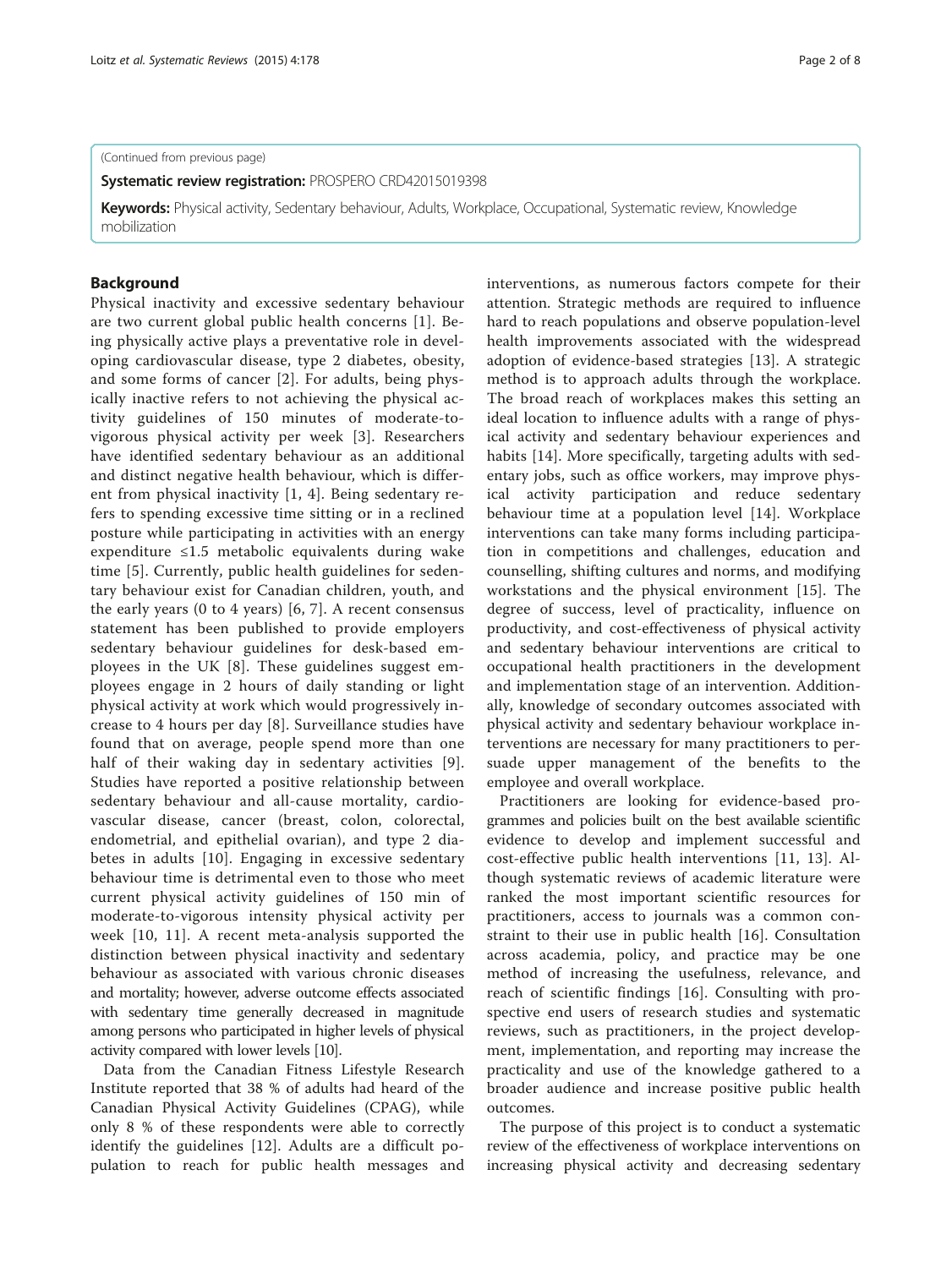<span id="page-2-0"></span>behaviour at the workplace in consultation with a group of researchers and practitioners, as described in this protocol paper.

### Methods

#### Study design

An advisory group consisting of practitioners  $(n = 9)$ and researchers ( $n = 3$ ) with an interest in reducing sedentary behaviour and increasing physical activity among adults in the workplace has been formed to inform the systematic review and follow-up knowledge mobilization activities. The study questions and a draft of the search and extraction strategy will be guided by the population, intervention, comparison and outcome (PICO) method [[17](#page-7-0)] and will be developed in consultation with the advisory group. The systematic review will follow the methods described in the Cochrane handbook [\[18](#page-7-0)] and will be reported in accordance with the PRISMA statement [\[19\]](#page-7-0). The Grading of Recommendations, Assessment, Development and Evaluation (GRADE) will be used to assess the quality of evidence related to the risk of bias, directness of the evidence, consistency and precision of the results, and likelihood of publication bias [\[20](#page-7-0)].

Knowledge mobilization activities or products will be developed following the guidance of the advisory group. These activities and products will be tailored to the needs of people working in human resources, health promotion and exercise leadership to assist with the implementation of effective health initiatives to increase physical activity and reduce sedentary behaviour in the workplace.

#### Study registration

This systematic review is registered with PROSPERO (registration number: CRD42015019398; [www.crd.york.ac.](http://www.crd.york.ac.uk/PROSPERO) [uk/PROSPERO](http://www.crd.york.ac.uk/PROSPERO)).

#### Criteria for considering studies for this review

#### Type of studies

Any research study (experimental or non-experimental observational studies of interventions) exploring physical activity or sedentary behaviour interventions in the workplace will be considered for this systematic review. This will include randomized trials, non-randomized trials, cluster randomized trials, controlled before-after studies, repeated measures studies, interrupted time series studies, and before-after studies as defined by Effective Practice and Organisation of Care (EPOC) [\[21](#page-7-0)]. Workplace interventions are often delivered at the group level. However, only studies examining the individual level effect will be included in this review. Control groups will be used for comparison when available, but no restrictions will be placed on the comparison group.

#### Types of participants

Only studies conducted in a western/developed country, with apparently healthy adults over 18 years of age working in a full- or part-time capacity, will be included in this review. Studies that focus on specific comorbidities or diseases (i.e. diabetes, arthritis, cancer, stroke), special populations (i.e. pregnant, physical disability, or cognitive disability), or targeting pain management or musculoskeletal issues will be excluded. Additionally, studies including non-employee participation (i.e. students) will be excluded, if the data were not separated. Studies will predominantly focus on sedentary administrative positions; however, to broaden the scope of this review to include both physical activity and sedentary behaviour interventions, the type of occupations will not be a criteria for exclusion.

#### Types of interventions

We will include studies utilizing various intervention strategies in isolation or in combination to increase physical activity and/or decrease sedentary behaviour. These intervention strategies will be grouped into preliminary categories and intervention activities listed in Table 1.

#### Types of comparators

This review will include various study designs with a control group or comparator group (e.g. randomized

Table 1 Physical activity and sedentary behaviour workplace intervention strategy categories

| Strategy categories                     | Exemplar intervention activities                                                                                                                                                                                                                                                                                           |
|-----------------------------------------|----------------------------------------------------------------------------------------------------------------------------------------------------------------------------------------------------------------------------------------------------------------------------------------------------------------------------|
| Access and the physical<br>environment  | Introduce workstations that support physical activity or deter sedentary behaviours (e.g. sit-to-stand desks, treadmill<br>workstations, cycling workstations, stepping workstations). Add environmental changes to the workplace to facilitate<br>physical activity (e.g. exercise facility, bike racks in secure space). |
| Organizational culture and<br>norms     | Create an office environment that supports active breaks (e.g. stair use, walking meetings). Encourage active and<br>frequent breaks to sit less (e.g. hourly prompts to stand up or walk).                                                                                                                                |
| Information and counselling             | Provide individual or group counselling (e.g. individual or group goal setting and on-site consultation with a health<br>and wellness expert). Provide Internet-based tools and feedback (e.g. websites, online forums, tailored messaging or<br>feedback via email, phone applications).                                  |
| Workplace challenges or<br>competitions | Pedometer or stair climbing challenges (e.g. 10,000-step daily challenge, walk across Canada pedometer challenge,<br>stair climbing challenges). Monitoring physical activity using log books (e.g. daily physical activity and sedentary<br>behaviour log books, physical activity and sedentary behaviour monitors).     |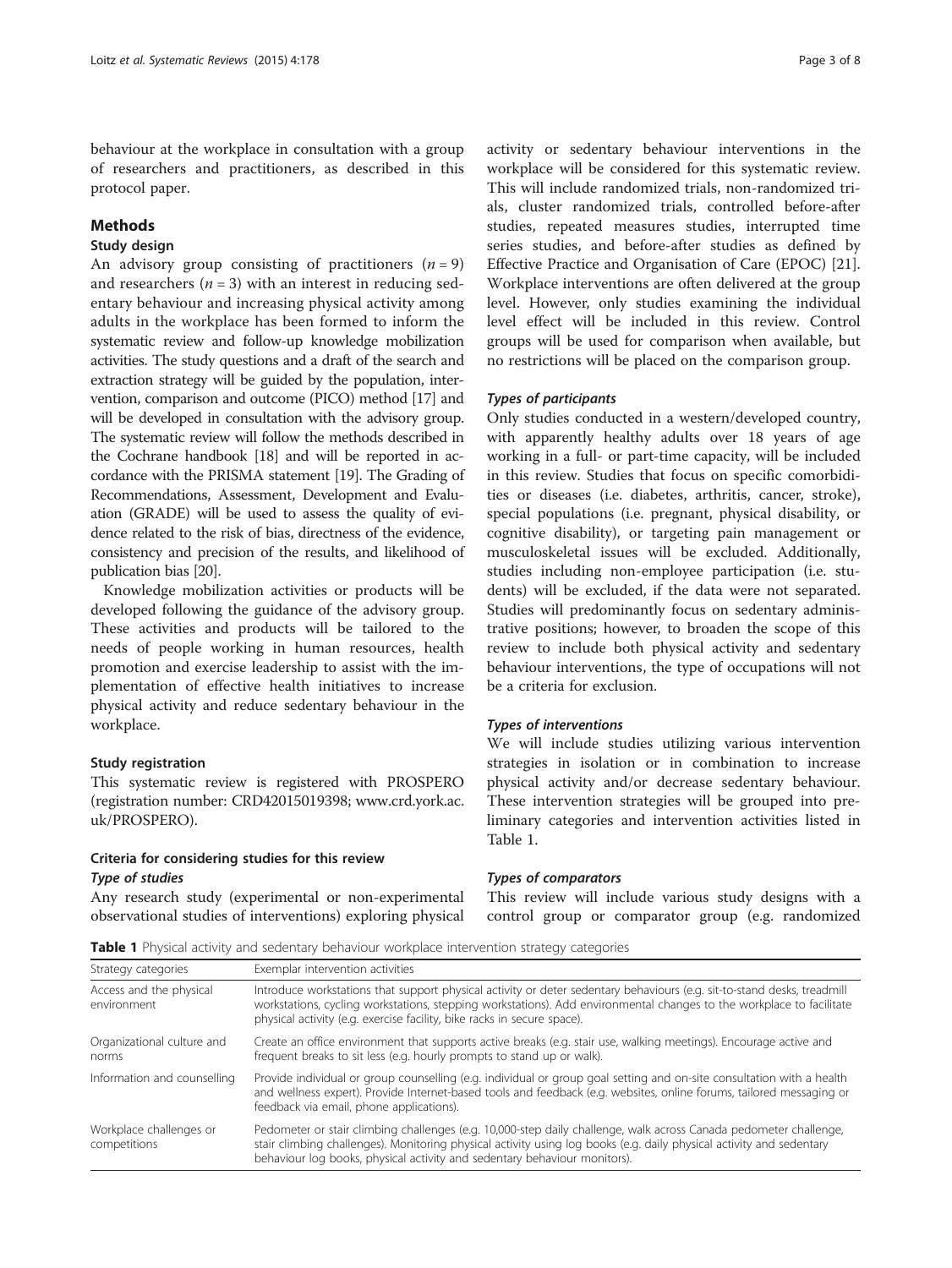trials, controlled before-after studies, non-randomized trials), while other eligible studies will not have a comparator (e.g. repeated measures studies). No restrictions will be made on the control or comparison group studies (e.g. no or alternate types of physical activity interventions and/or sedentary behaviour interventions), as many studies occur in naturalistic workplace settings.

#### Types of outcome measures

The primary outcomes will be changes in physical activity and sedentary behaviour. Changes in physical activity will be reported in minutes of physical activity per day (moderate-to-vigorous physical activity and total physical activity), energy expenditure due to physical activity participation (MET minutes per day), and steps per day. Sedentary behaviour will be reported as changes in sedentary behaviour time (minutes per day). Articles reporting changes in physical activity or sedentary behaviour over a 7 or 5-day time period will be recalculated to daily values, such as minutes or steps per day. Physical activity and sedentary behaviour assessed using direct measures (e.g. accelerometers, pedometers) and selfreport measures (e.g. questionnaires, surveys, journals, and logbooks) will be accepted. The secondary outcomes will include the various benefits associated with increased physical activity and reduced sedentary behaviour that are specifically relevant to workplaces. Some identified secondary outcomes include but are not limited to workplace absenteeism or sick days, presenteeism or work productivity, quality of life and mental or physical wellbeing, and return on investment. The measurement of these factors may vary in methods and units.

#### Search methods for the identification of studies

A comprehensive search strategy will be designed by the researchers with the assistance of a librarian to search for all eligible published and unpublished studies and dissertations written in the English language. The search strategy will be based on our target population, the work environment, and all terms related to physical activity and sedentary behaviour. Search criteria will be created alongside a librarian, in consultation with protocol created by Christie and colleagues [[15](#page-7-0)] and the search terms proposed by the advisory group consisting of practitioners and researchers. We will search the following electronic databases from 2004 to present to identify potential studies: Ovid MEDLINE In-Process & Other Non-Indexed Citations, Ovid MEDLINE(R) Daily and Ovid MEDLINE 1946 to Present (Ovid); EMBASE 1974- Present (Ovid); PsycInfo 1987-Present (Ovid); EBM Reviews: Cochrane Database of Systematic Reviews, SPORT Discus 1975-Present (EBSCO); CINAHL Plus with Fulltext 1937-Present (EBSCO); ProQuest Dissertations & Theses International; ABI Inform Complete, Business Source Complete, Human Resources Abstracts, Scopus; and Web of Science. Conference proceedings will be searched via Web of Science and EMBASE. Dissertations and theses will be searched via ProQuest Dissertations & Theses Full-text and ProQuest Dissertations & Theses Global. The proposed search strategy terms for Medline are listed in Table [2](#page-4-0) and will be modified to fit the index system of other databases. The reference list of articles meeting the inclusion criteria will be scanned for additional eligible studies.

#### Selection of studies

Articles will be imported into the RefWorks (ProQuest, Ann Arbor, MI, USA) bibliographic management programme, where duplicates will be removed. Two reviewers (RJP, NCM) will independently screen all identified titles and abstracts from the systematic search to identify potentially relevant studies for inclusion according to PICO (see Table [3](#page-5-0) for PICO-proposed criteria for inclusion in the systematic review) and label each study as an article to include or exclude, or if it is unclear. Full text articles of studies labelled 'include' or 'unclear' will then be retrieved and independently screened by two review authors (RJP, JLW). All reasons for exclusion of ineligible studies will be recorded. A third author (CCL) will be consulted to resolve any disagreements. Reviewers will not be blinded to the journal authors. The results of the selection process will be reported in detail using the Preferred Reporting Items for Systematic Reviews and Meta-Analyses (PRISMA) flow diagram [\[19](#page-7-0)]. A completed copy of the PRISMA checklist will be provided as part of the final reporting (Additional file [1\)](#page-6-0).

#### Data extraction and management

Study characteristics will be independently extracted from each study following a guided data collection form for study characteristics and outcome data by RJP and JLW. Inconsistencies or disagreements will be resolved through discussion and consultation with CCL. The following characteristics will be included:

- Publication details: authors, year, and country of study
- Methods: study design, baseline measure, duration of intervention, time points when data were collected, and study setting (location, year, and environment)
- Participant characteristics: number of participants, mean age or age range, gender ratio, and participant inclusion criteria and exclusion criteria
- Interventions: description of intervention and comparison/control group and number of participants allocated to each group
- Outcomes: description of primary and secondary outcomes, list of measurement tools and devices, unit of measurement for primary and secondary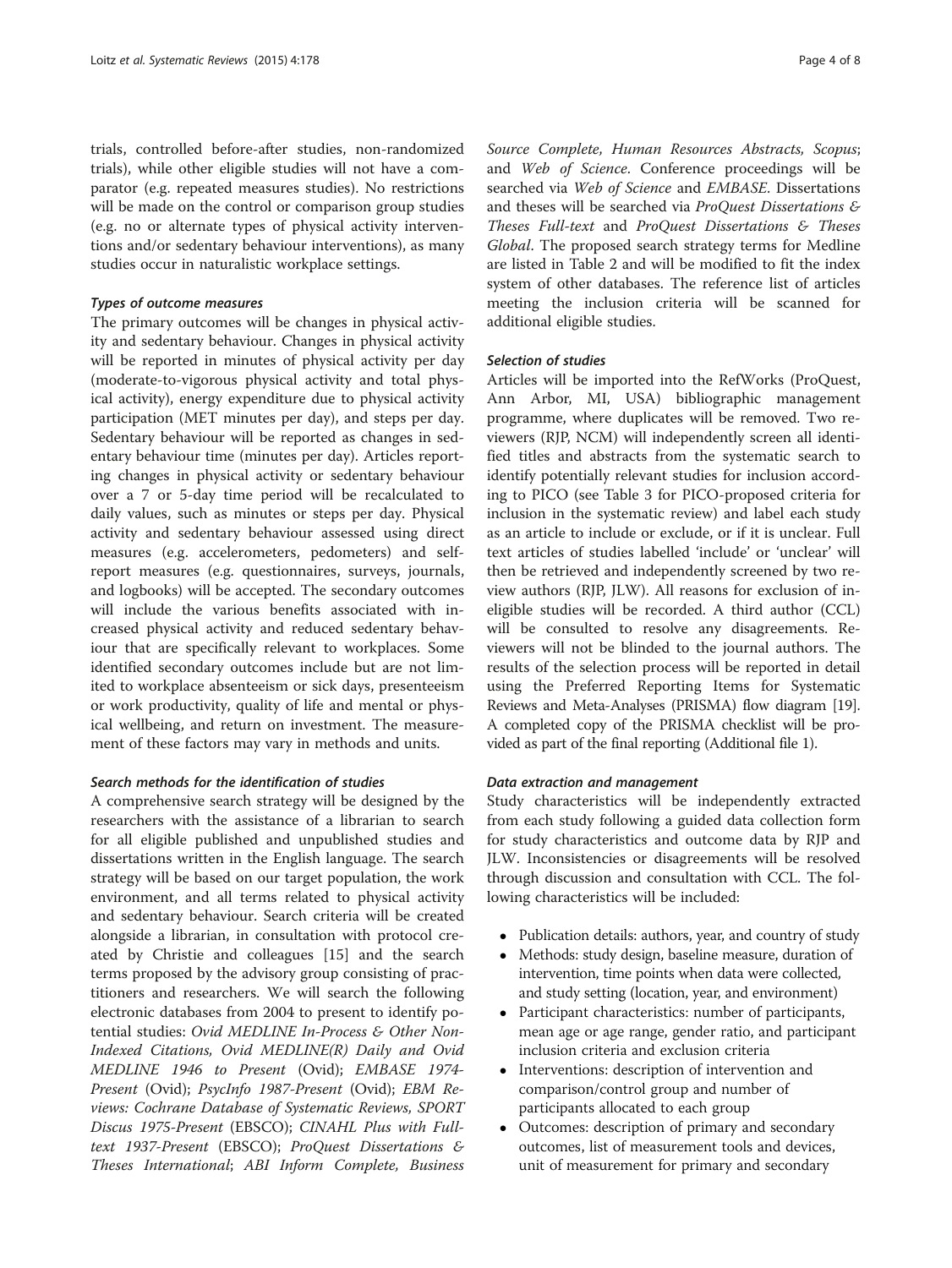<span id="page-4-0"></span>

| Table 2 Sample MEDLINE search strategy terms |  |  |
|----------------------------------------------|--|--|
|----------------------------------------------|--|--|

Workplace terms

1. Workplace/

2. Work/

3. Employment/

4. ((company or companies or human resource\* or business\*) adj3 (work\* or staff or personnel or culture\* or organi?ation\*1 or environment\* or sociocultural or policy or policies or climate\* or infrastructure\* or design\* or layout\* or scheme\*or program\*)).ti,ab.

5. ((factory or factories or office\*) adj3 (work\* or staff or personnel or culture\* or organi?ation\*1 or environment\* or sociocultural or policy or policies or climate\* or infrastructure\* or design\* or layout\* or scheme\* or program\*)).ti,ab.

6. ("small and medium enterpri?e\*" or SMEs or SME).ti,ab.

7. (worker\* or workplace\* or worksite\* or staff or colleagues).ti,ab.

8. (employee\* or employer\*).ti,ab.

9. (work place\* or work site\* or work location\* or work setting\*).ti,ab.

10. ((job\* or employment) adj2 (place\* or site\* or location\* or Setting\* or personnel)).ti,ab.

11. Occupational health services/

12. 1 OR 2 OR 3 OR 4 OR 5 OR 6 OR 7 OR 8 OR 9 OR 10 OR 11

Physical Activity and Sedentary Behaviour terms

13. exp Sports/

14. (running or jogging or dance\* or dancing or ballet or badminton or tennis or swim\* or racquet sport\* or squash or pilates or spinning class\* or step\* class\* or yoga or yogalates or gym\*1 or gymnasia or football or rugby or netball or cricket or bowling or tai chi).ti,ab.

15. (physical\* adj3 (fit\* or activit\*3 or inactiv\*3 or training or exercise\* or sport\*)).ti,ab.

16. (aerobics or sedentary or fitness).ti,ab.

- 17. (aerobic\* adj3 (activit\* or exercise\*)).ti,ab.
- 18. ((climb\* or us\* or walk\*) adj2 stair\*).ti,ab.
- 19. "active at work".ti,ab.

20. (shower\* adj3 (provi\* or access\* or facilit\* or availabl\*)).ti,ab.

21. ((us\* or tak\*) adj1 (public transport\* or bus\*2 or train\*1 or tram\*)).ti,ab.

22. (walk\* or bik\* or cycling or bicycling or bicycle\* or commut\*). ti,ab.

23. ((subsid\* or voucher\*) adj5 (gym\* or sport\* or leisur\* or swim\* or exercis\* or public transport\* or bus\*2 or train\*1 or tram\*)).ti,ab.

24. (leisure pass\* or active travel\*).ti,ab.

25. Sedentary

26. Sedentary Behaviour

27. Sitting

28. Screen time, computer-use, TV viewing

29. 13 OR 14 OR 15 OR 16 OR 17 OR 18 OR 19 OR 20 OR 21 OR 22 OR 23 OR 24 OR 25 OR 26 OR 27 OR 28

Combining search terms

12 AND 29

outcomes, and intervention effects on the primary and secondary outcomes (effect size, 95 % CI, standard mean deviation)

 Notes: any additional information that may express conflict of interest or bias

Extracted information will be inputted into the 'characteristics of included studies' table described above. The first ten articles will be extracted independently by three authors (RJP, CCL, JLW) to pilot the extraction plan. Changes in physical activity and sedentary behaviour scores and standard deviation scores will be calculated according to Higgins and Green [[18](#page-7-0)] when necessary and appropriate data are available. Authors, of included studies with missing or incomplete data, will be contacted by email to retrieve further information. The research team will present data from the characteristics tables to the advisory group, to assist with the classification and identification of relevant and representative intervention categories, as a broad range of workplace sedentary behaviour and physical activity interventions are expected. The intervention categories identified in Table [1](#page-2-0) will be used as a starting point and may be adjusted and/or new categories may be created.

#### Risk of bias and quality within studies

Included randomized controlled trials will be assessed for risk of bias using the Cochrane Risk of Bias Tool; non-randomized studies, including non-randomized controlled trials, controlled before-after studies, and interrupted time series, will be assessed according to the suggested risk of bias criteria for EPOC reviews [\[22](#page-7-0)]. Included studies will be assessed for six types of bias (selection, performance, detection, attrition, reporting, and other bias) from seven risks of bias domains (random sequence generation, allocation concealment, blinding of participants and personnel, blinding of outcome assessment, incomplete outcome data, selective reporting, and other potential threats to validity) as reported in Cochrane's Handbook for Systematic Reviews of Interventions, Section 8.4.4 [[18\]](#page-7-0). The potential source of bias for each domain will be graded as high, low, or unclear in conjunction with a quote or reviewer's comment to justify the decision. For instance, individual studies will be rated as a low risk for selection bias, if the study reports sufficient information about participant randomization, random sequence generation, and an appropriate method to conceal allocation. Conversely, studies will be graded with high risk if there is a lack of control group, and as such, no procedures to conceal allocation were in place. Special attention will be placed on assessing risk of bias for non-randomized trials as particular concerns arise with respect to differences between people in different intervention groups (selection bias). Data will be presented in both a 'risk of bias graph', which illustrates the proportion of studies rated as 'low risk', 'high risk', or 'unclear risk' of bias for each of the seven risks of bias domains, and a 'risk of bias summary' figure which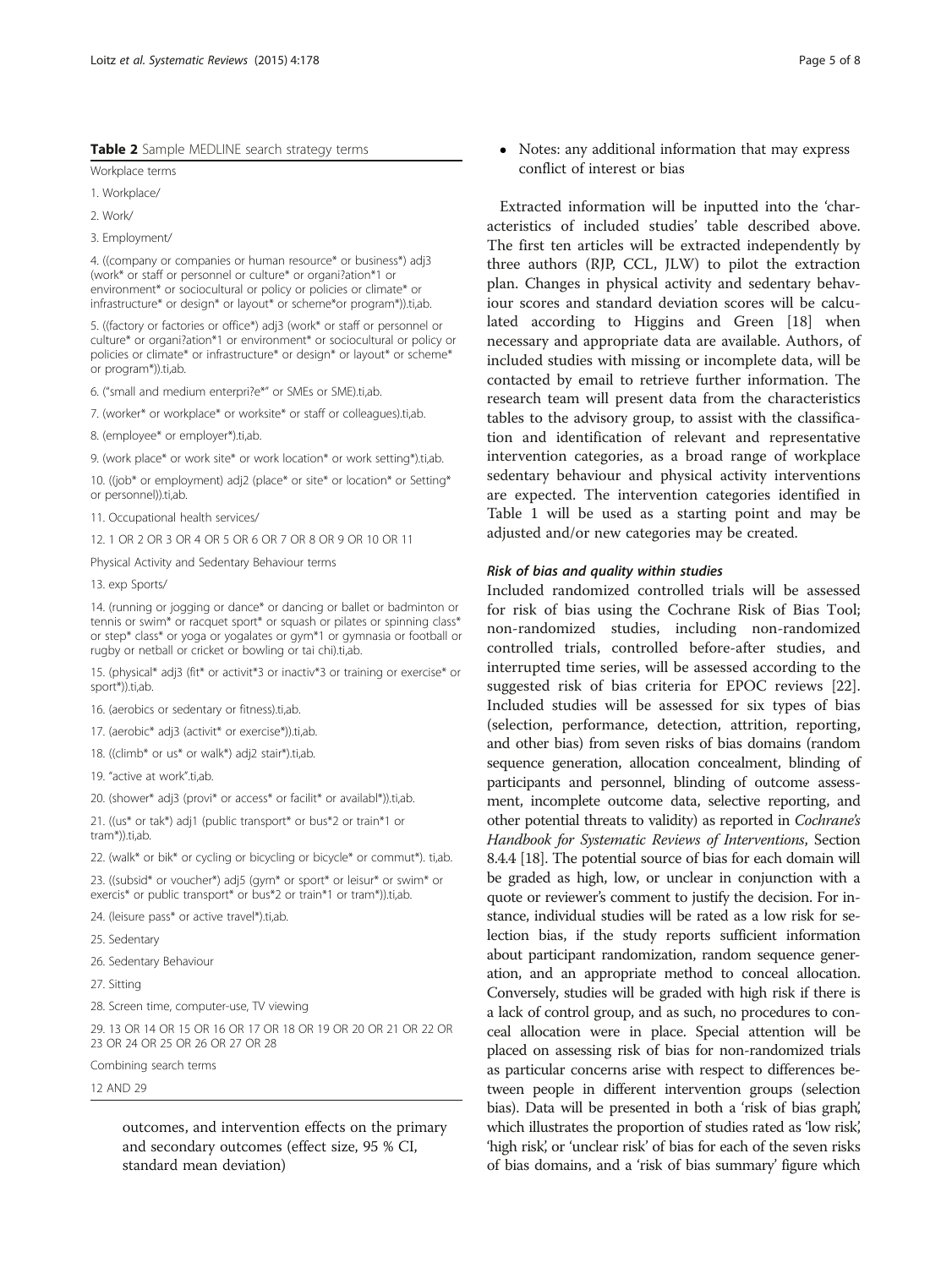<span id="page-5-0"></span>Table 3 Population, intervention, comparison and outcome (PICO)-proposed criteria for inclusion in the systematic review

| Acronym Term |            | Description                                                                                                                                                                                                                                                                                                                                                                                                            |
|--------------|------------|------------------------------------------------------------------------------------------------------------------------------------------------------------------------------------------------------------------------------------------------------------------------------------------------------------------------------------------------------------------------------------------------------------------------|
| P            | Population | Apparently healthy, working age, adult employees ( $\geq$ 18 years of age) from Western/developed countries.                                                                                                                                                                                                                                                                                                           |
|              |            | Intervention Interventions were delivered within the workplace with a focus on increasing physical activity and/or decreasing sedentary<br>behaviour. These interventions may include but are not limited to the following: workplace challenges or competition,<br>education and counselling, changes to workplace culture and policy, and/or changes to the physical work environment or in<br>access to facilities. |
|              |            | Comparison This review will include all experimental study designs. Control groups will be used for comparison when available, but no<br>restrictions will be placed on the comparison group.                                                                                                                                                                                                                          |
| $\bigcirc$   | Outcomes   | Primary outcomes will be a change in physical activity and/or sedentary behaviour. The secondary outcomes will include<br>various other benefits associated with the intervention and relevant to the workplace. These outcomes may include but are<br>not limited to the following: absenteeism or sick days, presenteeism or work productivity, quality of life, mental health, and/<br>or return on investment.     |

presents all the judgements in a cross-tabulation format for each of the included studies in the review.

#### Quality of the evidence

The quality of evidence for the four proposed categories of physical activity and sedentary behaviour interventions (see Table [1\)](#page-2-0) will be assessed as high, moderate, low, or very low using the GRADE approach [\[23](#page-7-0)]. The GRADE approach rates randomized trials and doubleupgraded observational studies as the highest quality of evidence and case series and triple-downgraded randomized trials or downgraded observational studies as the lowest quality of evidence [\[24](#page-7-0)]. In addition to study design, the quality of evidence will be assessed based on inconsistency, imprecisions, indirectness, and publication bias. Justifications to downgrade or upgrade the quality of evidence will be supported through footnotes and comments. We will follow the methods and recommendations outlined in Sections 11 and 12 of the Cochrane Handbook for Systematic Reviews of Interventions [\[18](#page-7-0)]. The risk of bias assessed using RevMan 5.3.3 will be imported into GRADE Profiler (GRADEpro) Version 3.6 (McMaster University, Hamilton, ON, Canada) in order to rate the quality of evidence and create a summary of findings table.

#### Analyses

Separate analyses will be conducted for each intervention category listed in Table [1](#page-2-0) for physical activity, sedentary behaviour, and combined physical activity and sedentary behaviour interventions, as workplace interventions may include a broad range of strategies. As previously mentioned, the 'characteristics of included studies' table will be created to identify the study design (methodology, duration), population (participant characteristics), intervention (strategies), comparison (comparators), and outcome (type and unit of measurement).

Meta-analyses, forest plots, and harvest plots will be used to assess the direction, size, and consistency of the effect across the studies. Judgements by three researchers (JLW, RJP and CCL) will determine the appropriate analyses for the studies based on the homogeneity of the studies, as well as the quality and breadth of the literature included. Both quantitative and narrative syntheses will be considered to assess the intervention effect, and the strength of the evidence will be assessed according to narrative synthesis.

If sufficient data are available, forest plots and metaanalyses will be developed using RevMan 5.3.5 to synthesize the measures of effect (e.g. mean difference) and 95 % confidence intervals for each intervention on physical activity and sedentary behaviour in each of the four proposed categories of interventions. Forest plots and meta-analyses will only be performed when the included studies are sufficiently homogeneous in terms of study design, interventions, and outcome units measured (e.g. minutes/day of physical activity) to provide a meaningful and succinct summary. It is important to note that workplace physical activity and sedentary behaviour interventions may encompass too broad of a scope within the four proposed categories of intervention strategies listed in Table [1](#page-2-0) to permit meta-analyses.

Due to the variety of measures (e.g. energy expenditure, time, steps) and units of measurement (e.g. minutes per day or week, MET minutes per day or week, steps per day or week) for physical activity and sedentary behaviour evidence, harvest plots will also be utilized. The harvest plots will synthesize and graphically display a summary of the effect of intervention results from the studies that were not appropriate for the forest plots [[24\]](#page-7-0). As such, the harvest plots will permit evidence across various exposures to be compared.

#### Subgroup analyses

In addition to the primary analyses, several subgroup analyses will be conducted if sufficient data are available. These analyses may examine differences between the following: self-reported and objectively measured physical activity and sedentary behaviour exposures; intervention categories (outlined in Table [1](#page-2-0)); intervention focus (e.g. pedometer walking challenge versus sit-to-stand workstations); intervention delivery (e.g. single versus multi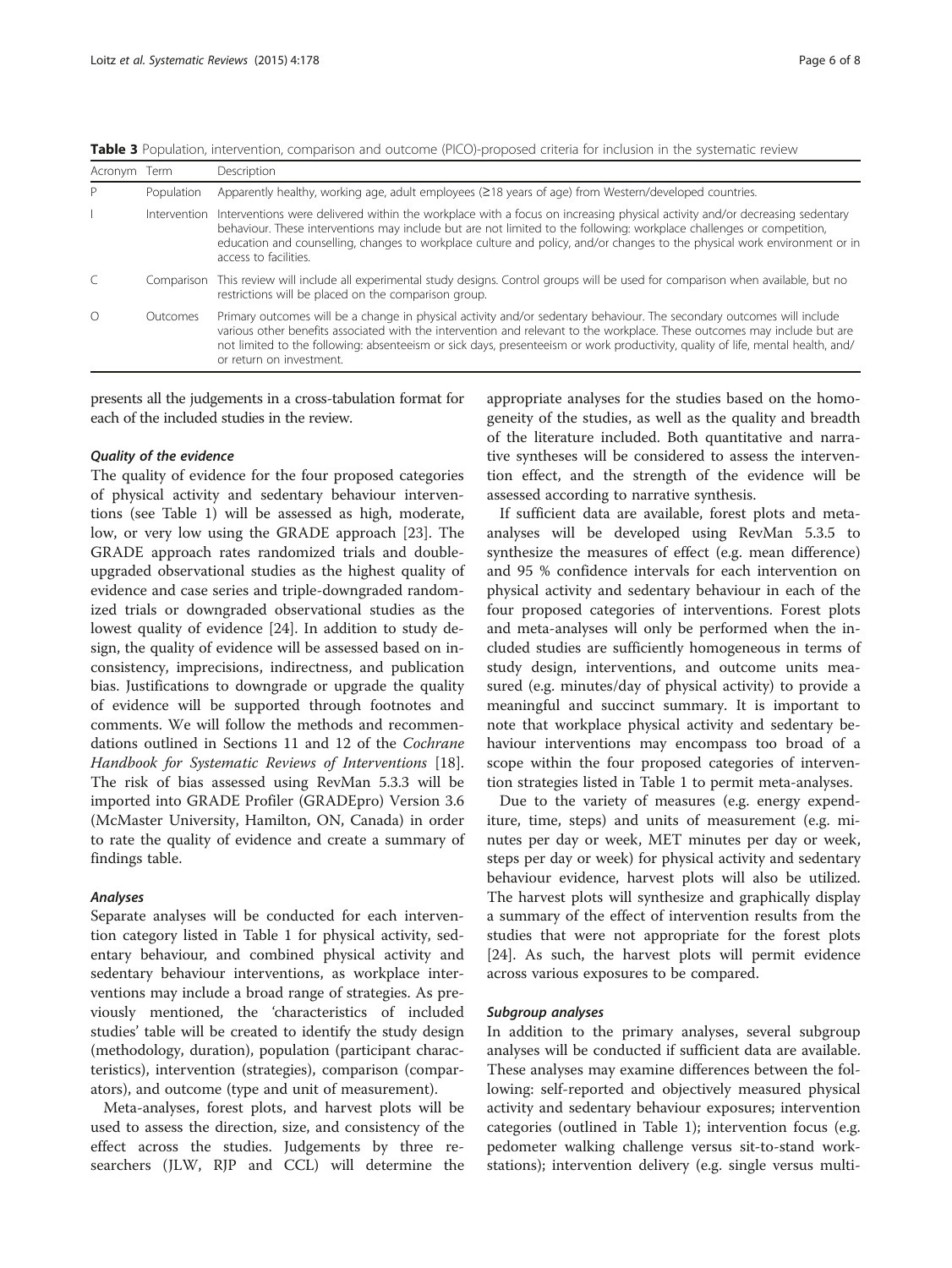<span id="page-6-0"></span>modal); study design (e.g. control group versus no control group, randomized control trial versus non-randomized trial); comparison group type (e.g. standardized practice versus modified physical activity or sedentary interventions); studies with high versus low risk of bias; and length of intervention.

#### End of project knowledge mobilization activities

Once the analyses are complete, the advisory group will be consulted to review and assist in the interpretation of the findings from the systematic review. This will be followed by the advisory team consulting on the development of knowledge mobilization activities and products. The findings from the systematic review and the previously identified knowledge mobilization goals will be reviewed and discussed to assist in the development of a knowledge mobilization plan. More specifically, the advisory group and research team will identify and consider the prospective knowledge users; the main messages from the systematic review; and appropriate methods of translating, communicating, and disseminating the knowledge mobilization product or activity according to the Knowledge Translation Planning Template $^{\circ}$  [[25](#page-7-0)].

#### Discussion

This systematic review is the first to our knowledge to examine the effectiveness of sedentary behaviour and physical activity interventions in the workplace according to the type of intervention strategy. Classifying the target behaviour of workplace interventions as physical activity, sedentary behaviour, or both is expected to be challenging, as many physical activity interventions include a sedentary behaviour component, and vice versa. A recent systematic review found interventions in various contexts that exclusively target sedentary behaviour resulting in large and clinically meaningful reductions in sedentary behaviour, whereas interventions jointly targeting sedentary behaviour and physical activity produced less consistent findings and smaller reductions in sedentary behaviour time [\[26](#page-7-0)]. This highlights the importance of disentangling the intervention type as physical activity, sedentary behaviour, or both, rather than categorizing studies solely by the outcome measure.

A unique aspect of the procedures in this systematic review is the inclusion of an advisory group of end users from the start of the project planning. An advisory group of various potential end users (e.g. occupational health practitioners, health and fitness professionals, not-for-profit health promoters, and a policymaker) were included and will continue to be included in the planning process for the systematic review and follow-up knowledge mobilization activities. Members of the prospective user groups will be involved throughout the process, which includes developing

the purpose statement, reviewing the protocol and findings, creating knowledge mobilization products and planning dissemination strategies. End user involvement throughout the project is hypothesized to increase uptake of findings from the systematic review into practice. This systematic review will provide a rigorous examination of the effectiveness of workplace interventions while considering the challenges and limitations associated with conducting tight experimental designs in a naturalistic workplace setting and insight from practitioners that are in a position to implement workplace programmes and policies to address physical inactivity and excessive sedentary behaviour.

#### Additional file

#### [Additional file 1:](dx.doi.org/10.1186/s13643-015-0166-4) PRISMA-P checklist. (DOC 83 kb)

#### Abbreviations

CPAG: Canadian Physical Activity Guidelines; EPOC: Effective Practice and Organisation of Care; GRADE: Grading of Recommendations, Assessment, Development and Evaluation; PICO: Population, intervention, comparison and outcome; PRISMA: Preferred Reporting Items for Systematic Reviews and Meta-Analyses; PROSPERO: prospective register of systematic reviews; MET: metabolic equivalent of task.

#### Competing interests

The authors declare they have no competing interests.

#### Authors' contributions

CCL conceived the study, design, and methodology; contributed to the bibliographical search strategy; and co-drafted the manuscript. RJP contributed to the bibliographical search strategy and design and co-drafted of the manuscript. JLW contributed to the methodology and coordination of the project and critically reviewed the manuscript. NCM contributed to the design of the project and critically reviewed the manuscript. NJJ contributed to the design of the project and critically reviewed the manuscript. All authors read and approved the final manuscript.

#### Acknowledgements

We would like to thank our advisory team members Tye Babb, Katie Chapman, Victoria Grainger, Carmen Jensen, Jackie Killick, Dean Kozak, Megan Ragush, Angela Torry, and Lindsay Wright for informing and contributing to the study and knowledge mobilization plan. Additionally, we would like to thank Allison Sivak for her assistance in the search strategy development for this systematic review; Dr. Nancy Santeso for her advice and guidance on conducting systematic reviews and using the RevMan and GRADEpro programmes; and Dr. Michele Dyson for reviewing the protocol and the manuscript. The systematic review was partially supported by Alberta Culture and Tourism.

#### Received: 9 July 2015 Accepted: 3 December 2015 Published online: 12 December 2015

#### References

- 1. Owen N. Sedentary behavior: understanding and influencing adults' prolonged sitting time. Prev Med. 2012. doi[:10.1016/j.ypmed.2012.08.024](http://dx.doi.org/10.1016/j.ypmed.2012.08.024).
- 2. Warburton DER, Katzmarzyk PT, Rhodes RE, Shephard RJ. Evidence-informed physical activity guidelines for Canadian adults. Appl Physiol Nutr Metab. 2007. doi[:10.1139/H07-168.](http://dx.doi.org/10.1139/H07-168)
- 3. Tremblay MS, Warburton DER, Janssen I, Paterson DH, Latimer AE, Rhodes RE, et al. New Canadian physical activity guidelines. Appl Physiol Nutr Metab. 2011. doi[:10.1139/H11-009](http://dx.doi.org/10.1139/H11-009).
- 4. Owen N, Healy GN, Matthews CE, Dunstan DW. Too much sitting: the population-health science of sedentary behavior. Exerc Sport Sci Rev. 2010. doi[:10.1097/JES.0b013e3181e373a2](http://dx.doi.org/10.1097/JES.0b013e3181e373a2).